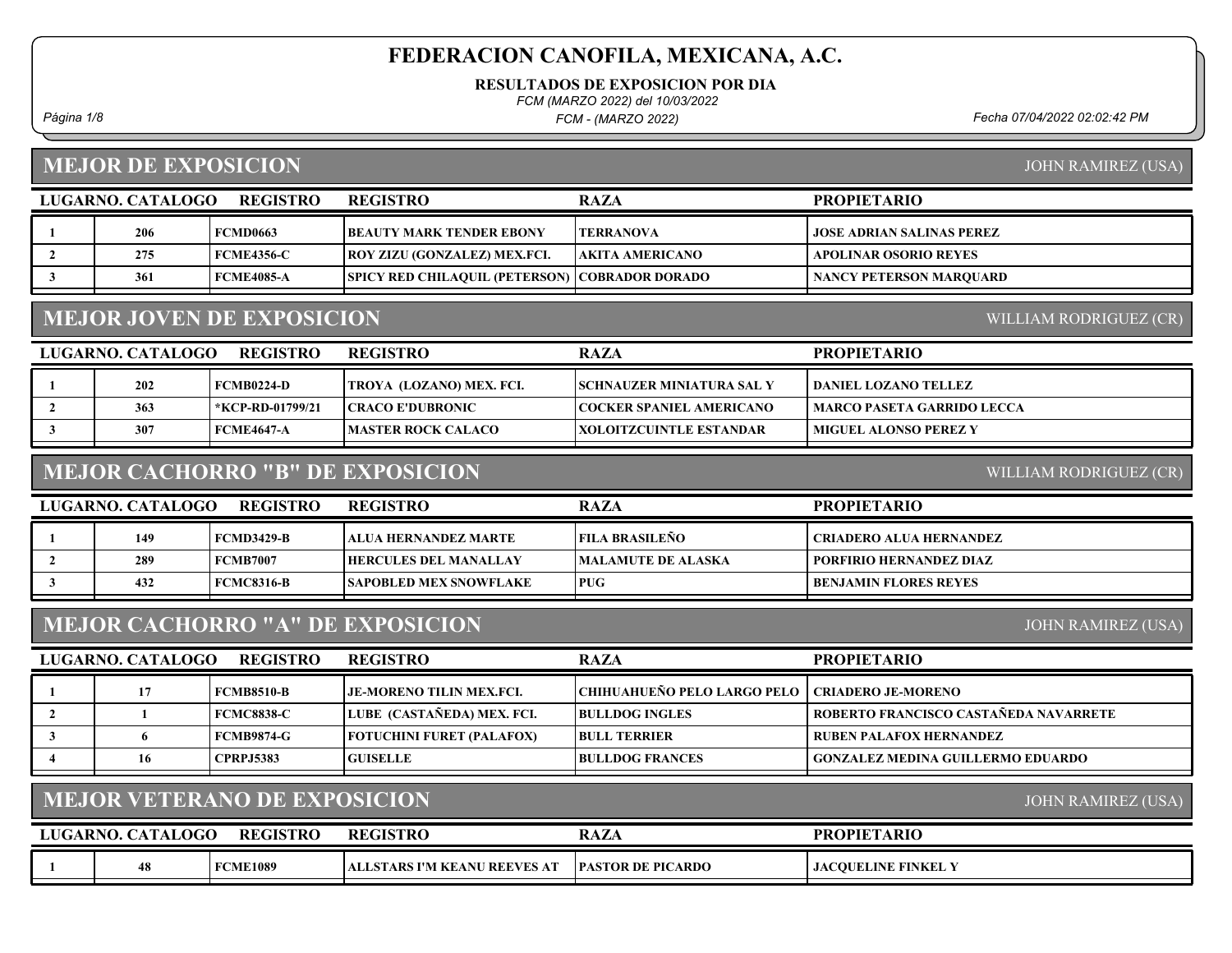RESULTADOS DE EXPOSICION POR DIA

FCM (MARZO 2022) del 10/03/2022

FCM - (MARZO 2022)

Página 2/8 Fecha 07/04/2022 02:02:43 PM

#### MEJOR DE GRUPO 1

WARNER CESPEDES (CR)

WARNER CESPEDES (CR)

| <b>REGISTRO</b><br>LUGARNO. CATALOGO |    |                  | REGISTRO                       | <b>RAZA</b>                      | <b>PROPIETARIO</b>                       |
|--------------------------------------|----|------------------|--------------------------------|----------------------------------|------------------------------------------|
|                                      | 30 | *S/RINV007-2021  | <b>LORETTA ROOSTER MY CROW</b> | <b>PASTOR AUSTRALIANO</b>        | <b>JUAN FRANCISCO CARBONELL CARRILES</b> |
|                                      | 54 | <b>CPRPI4624</b> | ALENCLAUD FLORENCIO_           | <b>TWELSH CORGI PEMBROKE</b>     | <b>JOSE AMBROSIO CORO MENA</b>           |
|                                      | 49 | <b>FCMB1691</b>  | <b>  PIC D'ARLEE PANACHE</b>   | <b> PASTOR DE PICARDO</b>        | <b>JACOUELINE FINKEL</b>                 |
|                                      | 24 | FCMH9810-A       | JAGER (GUERRERO) MEX. FCI.     | <b>IPASTOR ALEMAN PELO CORTO</b> | <b>MANUEL GONZALEZ ALEJO</b>             |
|                                      |    |                  |                                |                                  |                                          |

## MEJOR JOVEN DE GRUPO 1

LUGARNO. CATALOGO REGISTRO RAZA PROPIETARIO REGISTRO 1 58 FCMB7992 LUXBERRY BUTTERFLY JOSE AMBROSIO CORO MENA WELSH CORGI PEMBROKE 2 31 FCMC4894-A STARK (AMAYA) MEX. FCI. PASTOR AUSTRALIANO MARTIN AMAYA RIVERA 3 | 45 FCMB1651-C KENDRA (ARNAUDA) MEX.FCI. | PASTOR BELGA MALINOIS | DANNYA HITZEL ARNAUDA MARTINEZ 4 23 FCMB0720-D TOKIO EMMA (ALMANZA/CRUZ) GANADERO AUSTRALIANO MIGUEL ANGEL PEREZ MARIN

#### MEJOR CACHORRO DE GRUPO 1

WARNER CESPEDES (CR)

| <b>REGISTRO</b><br>LUGARNO, CATALOGO |    |                  | <b>REGISTRO</b>                  | <b>RAZA</b>                  | <b>PROPIETARIO</b>                       |
|--------------------------------------|----|------------------|----------------------------------|------------------------------|------------------------------------------|
|                                      | 30 | *S/RINV007-2021  | <b>ILORETTA ROOSTER MY CROW</b>  | <b>PASTOR AUSTRALIANO</b>    | <b>JUAN FRANCISCO CARBONELL CARRILES</b> |
|                                      | 54 | <b>CPRPI4624</b> | ALENCLAUD FLORENCIO              | <b>TWELSH CORGI PEMBROKE</b> | <b>JOSE AMBROSIO CORO MENA</b>           |
|                                      | 20 | FCMD3398-F       | <b>ALIKA (VAZOUEZ) MEX. FCI.</b> | <b>COLLIE BARBUDO</b>        | ANEL VAZOUEZ FRANCHINI                   |

#### MEJOR VETERANO DE GRUPO 1

| <b>LUGARNO.</b> C | <b>CATALOGO</b> | <b>REGISTRO</b> | <b>REGISTRC</b>                              | <b>RAZA</b>              | <b>PROPIETARIO</b>       |
|-------------------|-----------------|-----------------|----------------------------------------------|--------------------------|--------------------------|
|                   | 48              | <b>FCME1089</b> | <b>J REEVES AT</b><br>LSTARS I'M KEANU<br>AL | <b>PASTOR DE PICARDO</b> | <b>JACOUELINE FINKEL</b> |

#### MEJOR DE GRUPO 2

JOHN RAMIREZ (USA)

WARNER CESPEDES (CR)

| <b>REGISTRO</b><br>LUGARNO, CATALOGO |     |                 | <b>REGISTRO</b>                   | <b>RAZA</b>             | <b>PROPIETARIO</b>               |
|--------------------------------------|-----|-----------------|-----------------------------------|-------------------------|----------------------------------|
|                                      | 206 | <b>FCMD0663</b> | <b>IBEAUTY MARK TENDER EBONY</b>  | <b>TERRANOVA</b>        | <b>JOSE ADRIAN SALINAS PEREZ</b> |
|                                      | 167 | <b>FCMH7293</b> | <b> DRAKYI EVEREST MASTIN DEL</b> | <b>IMASTIN TIBETANO</b> | ALFREDO BRENER GITLER            |
|                                      | 163 | <b>FCMD3084</b> | <b>DEMIAN DEL TUTORE</b>          | MASTIN NAPOLITANO       | ALFREDO ALVARADO MILLAN          |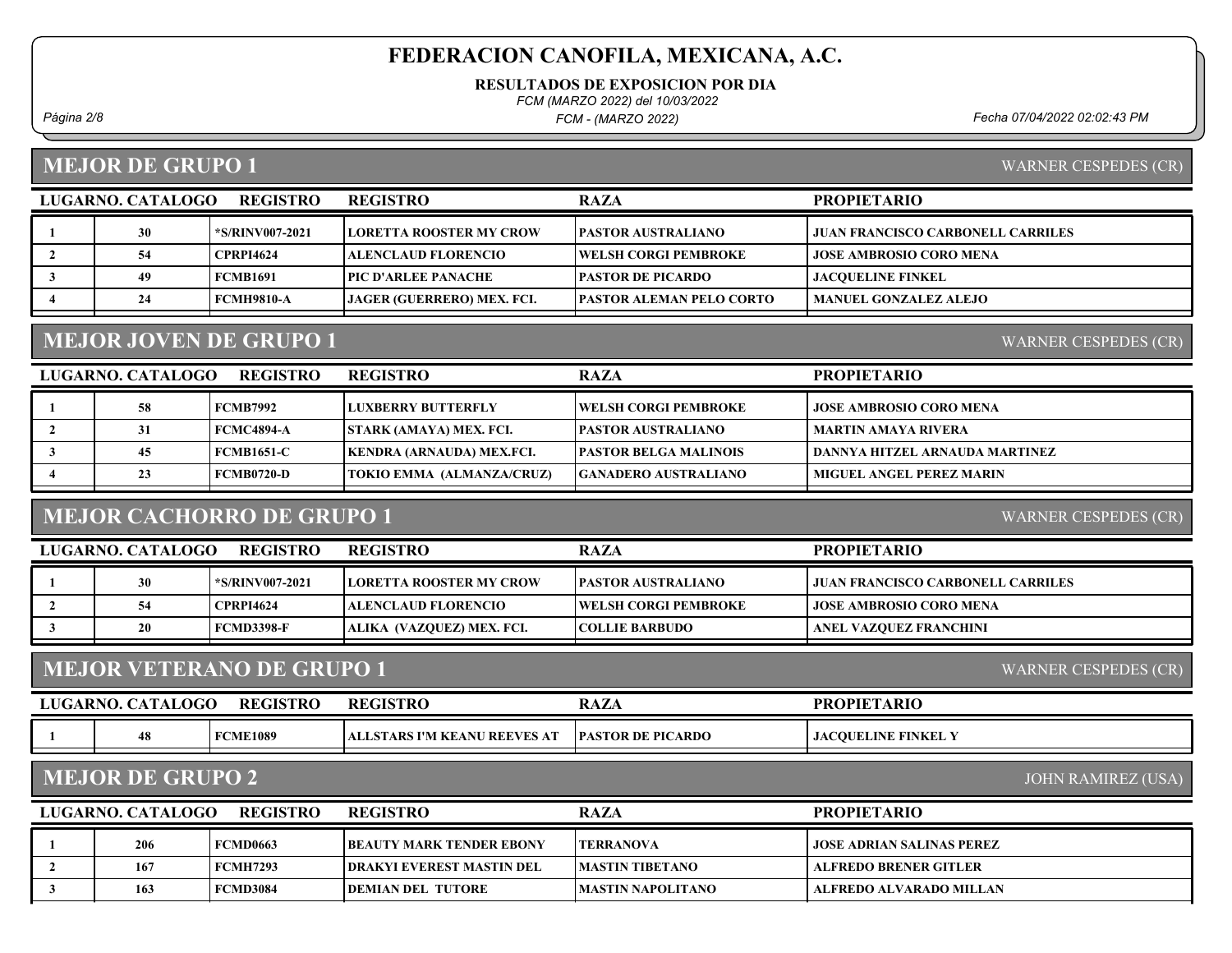RESULTADOS DE EXPOSICION POR DIA

FCM (MARZO 2022) del 10/03/2022

FCM - (MARZO 2022)

Página 3/8 Fecha 07/04/2022 02:02:43 PM

MEJOR DE GRUPO 2

LUGARNO. CATALOGO REGISTRO RAZA PROPIETARIO JOHN RAMIREZ (USA) REGISTRO 4 | 193 | FCMC7174 | ESCOBAR'S BELLA | SCHNAUZER GIGANTE NEGRO | ENER ENRIQUE ESCOBAR AGUIRRE LUGARNO. CATALOGO REGISTRO RAZA MEJOR JOVEN DE GRUPO 2 PROPIETARIO JOHN RAMIREZ (USA) REGISTRO 1 202 FCMB0224-D TROYA (LOZANO) MEX. FCI. SCHNAUZER MINIATURA SAL Y DANIEL LOZANO TELLEZ 2 193 FCMC7174 ESCOBAR'S BELLA SCHNAUZER GIGANTE NEGRO ENER ENRIQUE ESCOBAR AGUIRRE 3 73 FCMC7129-E JAMIESON'S AINHOA MEX. FCI. CRIADERO "JAMIESON BOXERS" BOXER 4 | 455 FCMC5500-G | CARLOTA (ENCISO) MEX.FCI. | GRAN DANES "NEGRO, ARLEQUIN, | JUAN MANUEL ENCISO GARCIA LUGARNO. CATALOGO REGISTRO RAZA MEJOR CACHORRO DE GRUPO 2 PROPIETARIO JOHN RAMIREZ (USA) REGISTRO 1 149 FCMD3429-B ALUA HERNANDEZ MARTE CRIADERO ALUA HERNANDEZ FILA BRASILEÑO 2 | 70 | FCMB4517-C | BELLA ISABELLA (RAMOS) | BOXER | REYNALDO JESUS RAMOS GONZALEZ 3 94 FCMB6010-D PELIGRO (DIAZ) MEX.FCI. BULLDOG INGLES TABITA ELIZABETH DEL ANGEL ZALETA 4 151 FCMB2371-A BAUFLAND HORUS MEX.FCI. CRIADERO BAUFLAND GIGANTE DE LOS PIRINEOS LUGARNO. CATALOGO REGISTRO RAZA MEJOR DE GRUPO 3 PROPIETARIO CARMEN BATTAGLIA (USA) REGISTRO 1 226 FCMC8671 TITA'S QUESO OF BLACKDALE FOX TERRIER PELO DE ALAMBRE CEDEÑO NUÑEZ CARLOS ARMANDO 2 | 253 | FCMD1617-A MCROC ROB ROY MEX. FCI. | WEST HIGHLAND WHITE TERRIER | EMILIO HERIBERTO QUINTANA FLORES 3 250 FCMD3150-A MEGAN (DEL REY) MEX. FCI. WELSH TERRIER ANNIA FABIOLA DEL REY PASQUALLI 4 244 FCMD0557-E ATENEA (CARDENAS) MEX.FCI. STAFFORDSHIRE TERRIER DAVID CARDENAS RIOS MEJOR JOVEN DE GRUPO 3 CARMEN BATTAGLIA (USA)

| LUGARNO, CATALOGO | <b>REGISTRO</b> | <b>REGISTRO</b>                   | <b>RAZA</b>                         | <b>PROPIETARIO</b>                              |
|-------------------|-----------------|-----------------------------------|-------------------------------------|-------------------------------------------------|
| 258               | <b>FCMB7826</b> | <b>IVAN HALLEN STRIBRNE PRANI</b> | <b>TYORKSHIRE TERRIER</b>           | ! JULIO CESAR GONZALEZ MORA.                    |
| 251               | CPRPI4799       | <b>TALBORADA LATE STORM</b>       | <b>IWEST HIGHLAND WHITE TERRIER</b> | <b>TECOBARDO ALEJANDRO SANCHEZ-BRETON VILLA</b> |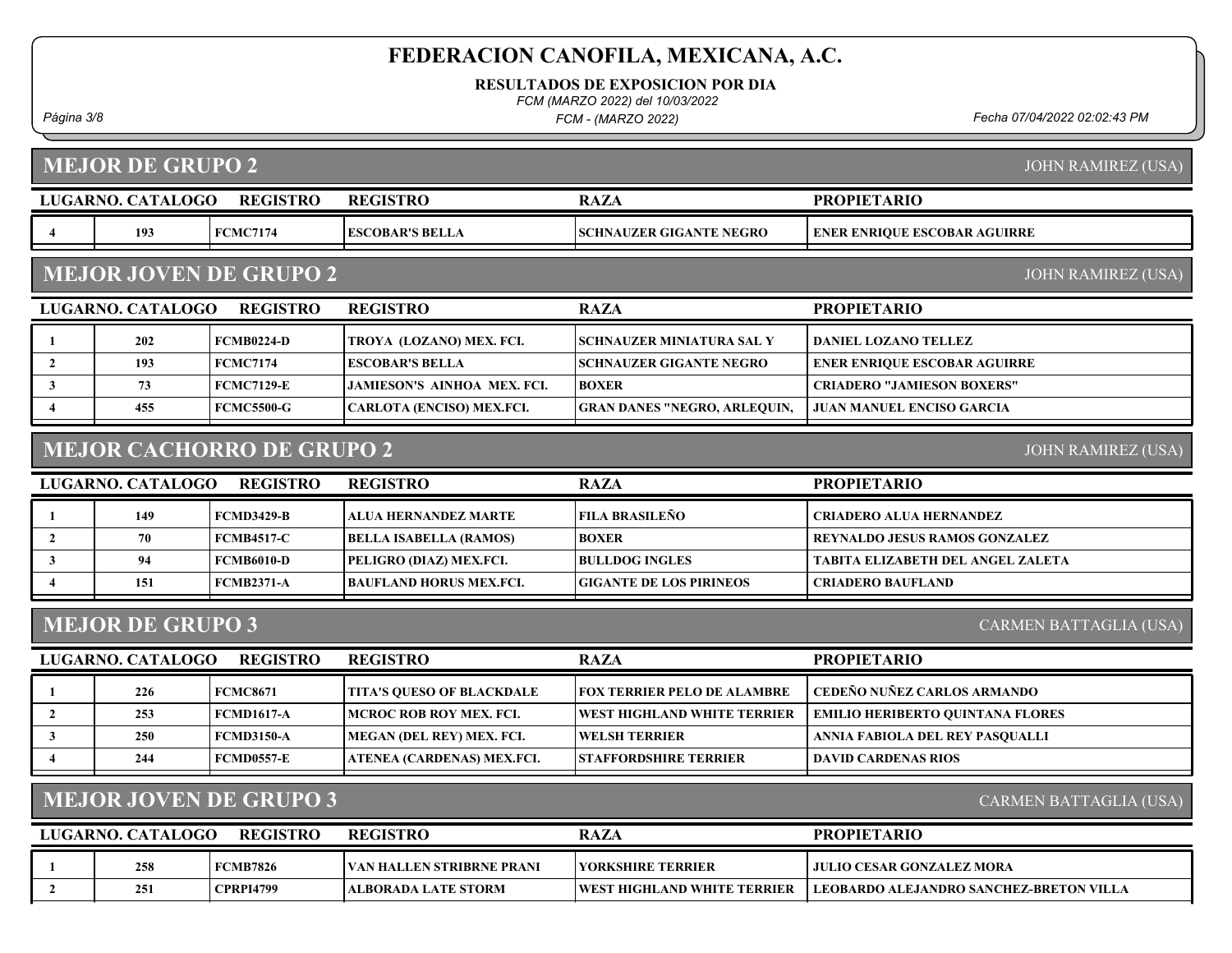RESULTADOS DE EXPOSICION POR DIA

FCM (MARZO 2022) del 10/03/2022

FCM - (MARZO 2022)

Página 4/8 Fecha 07/04/2022 02:02:43 PM

# MEJOR JOVEN DE GRUPO 3

CARMEN BATTAGLIA (USA)

|                         | LUGARNO. CATALOGO        | <b>REGISTRO</b>                  | <b>REGISTRO</b>                                        | <b>RAZA</b>                      | <b>PROPIETARIO</b>                      |
|-------------------------|--------------------------|----------------------------------|--------------------------------------------------------|----------------------------------|-----------------------------------------|
| 3                       | 250                      | <b>FCMD3150-A</b>                | MEGAN (DEL REY) MEX. FCI.                              | <b>WELSH TERRIER</b>             | ANNIA FABIOLA DEL REY PASQUALLI         |
| $\boldsymbol{4}$        | 237                      | <b>FCMB3569-E</b>                | NIKTE (QUINTANA) MEX.FCI.                              | <b>LAKELAND TERRIER</b>          | <b>EMILIO HERIBERTO QUINTANA FLORES</b> |
|                         |                          | <b>MEJOR CACHORRO DE GRUPO 3</b> |                                                        |                                  | <b>CARMEN BATTAGLIA (USA)</b>           |
|                         | LUGARNO. CATALOGO        | <b>REGISTRO</b>                  | <b>REGISTRO</b>                                        | <b>RAZA</b>                      | <b>PROPIETARIO</b>                      |
|                         | 255                      | <b>FCMB5804-C</b>                | MC'ROC LYNNA 4 U MEX.FCI.                              | WEST HIGHLAND WHITE TERRIER      | ROBERTO FEDERICO ALVAREZ MARQUEZ        |
| $\overline{2}$          | 213                      | <b>CPRJ6073</b>                  | <b>BLACK WITCH (LOPEZ/LARA) MEX</b>                    | <b>BULL TERRIER</b>              | <b>HERSSAEL LOPEZ GARCIA Y</b>          |
| 3                       | 246                      | <b>FCMB5889-B</b>                | <b>LAGUERTHA DE REZVEL (REZA)</b>                      | <b>STAFFORDSHIRE TERRIER</b>     | <b>RAUL REZA ALBARRAN</b>               |
|                         | <b>MEJOR DE GRUPO 4</b>  |                                  |                                                        |                                  | <b>CARMEN BATTAGLIA (USA)</b>           |
|                         | LUGARNO. CATALOGO        | <b>REGISTRO</b>                  | <b>REGISTRO</b>                                        | <b>RAZA</b>                      | <b>PROPIETARIO</b>                      |
|                         | 262                      | <b>CPRH8266</b>                  | RAMIRO KIA-KAHA ()LEZAMA) MEX DACHSHUND MINIATURA PELO |                                  | <b>GABRIEL LEZAMA BELTRAN</b>           |
| $\overline{2}$          | 261                      | <b>FCMC8698</b>                  | <b>ALEGNA-NEVAREZ JUST IN CASE</b>                     | <b>DACHSHUND MINIATURA PELO</b>  | FLOR TERESA NEVAREZ MENDOZA Y           |
|                         | <b>MEJOR DE GRUPO 5</b>  |                                  |                                                        |                                  | WILLIAM RODRIGUEZ (CR)                  |
|                         | <b>LUGARNO. CATALOGO</b> | <b>REGISTRO</b>                  | <b>REGISTRO</b>                                        | <b>RAZA</b>                      | <b>PROPIETARIO</b>                      |
|                         | 275                      | <b>FCME4356-C</b>                | ROY ZIZU (GONZALEZ) MEX.FCI.                           | AKITA AMERICANO                  | APOLINAR OSORIO REYES                   |
| $\overline{2}$          | 292                      | <b>FCMB2922</b>                  | ART PRIDE BOUCHERON SHINING                            | <b>SPITZ ALEMAN ENANO</b>        | <b>PAOLA DE LUCAS BERNAL</b>            |
| 3                       | 307                      | <b>FCME4647-A</b>                | <b>MASTER ROCK CALACO</b>                              | <b>XOLOITZCUINTLE ESTANDAR</b>   | <b>MIGUEL ALONSO PEREZ Y</b>            |
| $\overline{\mathbf{4}}$ | 312                      | <b>FCMB3773-A</b>                | K'INICH (VALDERRAMA) MEX.FCI.                          | <b>XOLOITZCUINTLE INTERMEDIO</b> | <b>JONATHAN VALDERRAMA ZAMORA</b>       |
|                         |                          | <b>MEJOR JOVEN DE GRUPO 5</b>    |                                                        |                                  | WILLIAM RODRIGUEZ (CR)                  |
|                         | LUGARNO. CATALOGO        | <b>REGISTRO</b>                  | <b>REGISTRO</b>                                        | <b>RAZA</b>                      | <b>PROPIETARIO</b>                      |
|                         | 307                      | <b>FCME4647-A</b>                | <b>MASTER ROCK CALACO</b>                              | XOLOITZCUINTLE ESTANDAR          | <b>MIGUEL ALONSO PEREZ Y</b>            |
| $\overline{2}$          | 284                      | <b>FCMC4727-D</b>                | <b>ANTARA SEMPER CALYPSO</b>                           | <b>HUSKY SIBERIANO</b>           | <b>CRIADERO ANTARA SEMPER</b>           |
| 3                       | 312                      | <b>FCMB3773-A</b>                | K'INICH (VALDERRAMA) MEX.FCI.                          | <b>XOLOITZCUINTLE INTERMEDIO</b> | JONATHAN VALDERRAMA ZAMORA              |
| $\overline{\mathbf{4}}$ | 294                      | <b>FCMC5360-A</b>                | <b>BEAUTIFUL PERFECTION (OCAÑA)</b>                    | <b>SPITZ ALEMAN ENANO</b>        | ALVARO MAURICIO OCAÑA CASILLAS          |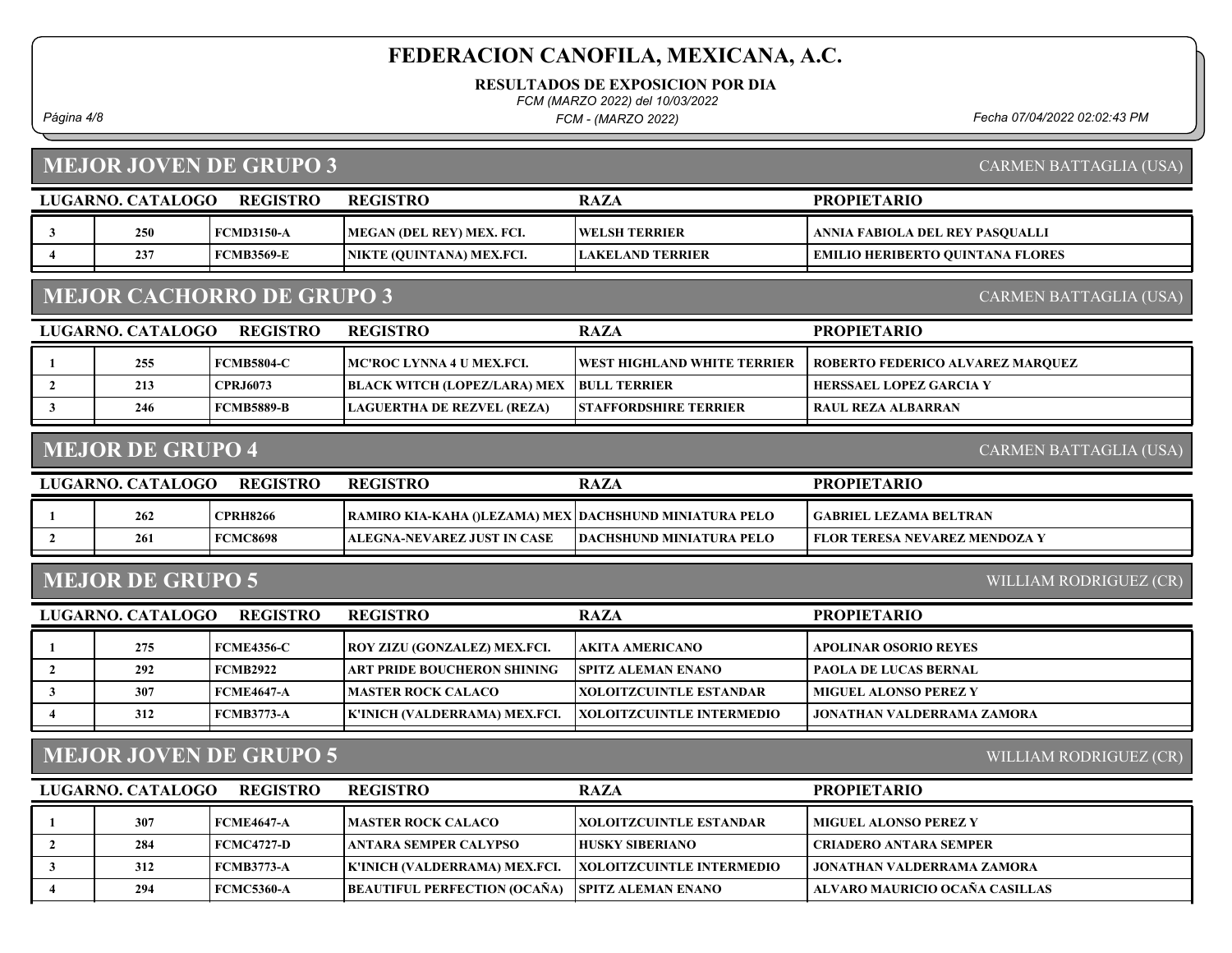RESULTADOS DE EXPOSICION POR DIA

FCM (MARZO 2022) del 10/03/2022

FCM - (MARZO 2022)

# MEJOR CACHORRO DE GRUPO 5

| LUGARNO. CATA<br><b>CATALOGO</b> | <b>REGISTRO</b> | <b>REGISTRO</b> | DA7<br><b>ALA</b> | <b>PROPIETARIO</b> |
|----------------------------------|-----------------|-----------------|-------------------|--------------------|
|                                  |                 |                 |                   |                    |
|                                  |                 |                 |                   |                    |

| -1                                                             | 289                     | <b>FCMB7007</b>                  | <b>HERCULES DEL MANALLAY</b>      | <b>MALAMUTE DE ALASKA</b>           | PORFIRIO HERNANDEZ DIAZ                  |  |  |
|----------------------------------------------------------------|-------------------------|----------------------------------|-----------------------------------|-------------------------------------|------------------------------------------|--|--|
| $\overline{2}$                                                 | 299                     | <b>FCMB5586-D</b>                | <b>COTTAGE ORANGE (CABRERA)</b>   | <b>SPITZ ALEMAN ENANO</b>           | <b>HECTOR CABRERA GUARNERO</b>           |  |  |
| $\mathbf{3}$                                                   | 268                     | <b>FCMB7051-A</b>                | <b>GUTBEL THE SOUL HARPER</b>     | <b>AKITA AMERICANO</b>              | <b>MARTIN IVAN GUTIERREZ PIO</b>         |  |  |
|                                                                | 283                     | <b>FCME7987-C</b>                | ALIX (LOPEZ) MEX. FCI.            | <b>HUSKY SIBERIANO</b>              | <b>JOSE GUADALUPE LOPEZ PEREZ</b>        |  |  |
|                                                                | <b>MEJOR DE GRUPO 6</b> |                                  |                                   |                                     | CARMEN BATTAGLIA (USA)                   |  |  |
|                                                                | LUGARNO. CATALOGO       | <b>REGISTRO</b>                  | <b>REGISTRO</b>                   | <b>RAZA</b>                         | <b>PROPIETARIO</b>                       |  |  |
| 1                                                              | 326                     | *S/RPREF11-025-18                | <b>BLACK MAJESTIY INNOVATION</b>  | PEQUEÑO BASSET GRIFFON              | <b>JUAN FRANCISCO CARBONELL CARRILES</b> |  |  |
| $\overline{2}$                                                 | 460                     | <b>FCMB3034-B</b>                | FLOR DE LIZ (CANO) MEX.FCI.       | <b>BEAGLE</b>                       | <b>JUAN FRANCISCO CANO ARJONA</b>        |  |  |
| 3                                                              | 318                     | <b>CPRPI4807</b>                 | <b>BONAS YUYU TATA&amp;MELLIE</b> | <b>BASSET HOUND</b>                 | <b>MARICELA GONZALEZ MUÑOZ</b>           |  |  |
| <b>MEJOR JOVEN DE GRUPO 6</b><br><b>CARMEN BATTAGLIA (USA)</b> |                         |                                  |                                   |                                     |                                          |  |  |
|                                                                | LUGARNO. CATALOGO       | <b>REGISTRO</b>                  | <b>REGISTRO</b>                   | <b>RAZA</b>                         | <b>PROPIETARIO</b>                       |  |  |
|                                                                | 460                     | <b>FCMB3034-B</b>                | FLOR DE LIZ (CANO) MEX.FCI.       | <b>BEAGLE</b>                       | <b>JUAN FRANCISCO CANO ARJONA</b>        |  |  |
|                                                                |                         | <b>MEJOR CACHORRO DE GRUPO 6</b> |                                   |                                     | CARMEN BATTAGLIA (USA)                   |  |  |
|                                                                | LUGARNO. CATALOGO       | <b>REGISTRO</b>                  | <b>REGISTRO</b>                   | <b>RAZA</b>                         | <b>PROPIETARIO</b>                       |  |  |
| 1                                                              | 323                     | <b>FCMB5237-D</b>                | KIRA (DURAN) MEX.FCI.             | <b>BEAGLE</b>                       | <b>JOSE LUIS DURAN RODRIGUEZ</b>         |  |  |
| <b>MEJOR DE GRUPO 7</b><br>WILLIAM RODRIGUEZ (CR)              |                         |                                  |                                   |                                     |                                          |  |  |
|                                                                | LUGARNO. CATALOGO       | <b>REGISTRO</b>                  | <b>REGISTRO</b>                   | <b>RAZA</b>                         | <b>PROPIETARIO</b>                       |  |  |
|                                                                | 334                     | <b>CPRPJ6115</b>                 | <b>SET'R RIDGE'S IN THE GAME</b>  | <b>SETTER INGLES</b>                | <b>GREPE STOCKDALE REBECA</b>            |  |  |
| $\overline{2}$                                                 | 332                     | <b>FCMG4757-C</b>                | WALLY (HERNANDEZ) MEX. FCI.       | <b>POINTER ALEMAN DE PELO CORTO</b> | <b>MARIO ROBERTO HERNANDEZ TORRES</b>    |  |  |

Página 5/8 Fecha 07/04/2022 02:02:43 PM

WILLIAM RODRIGUEZ (CR)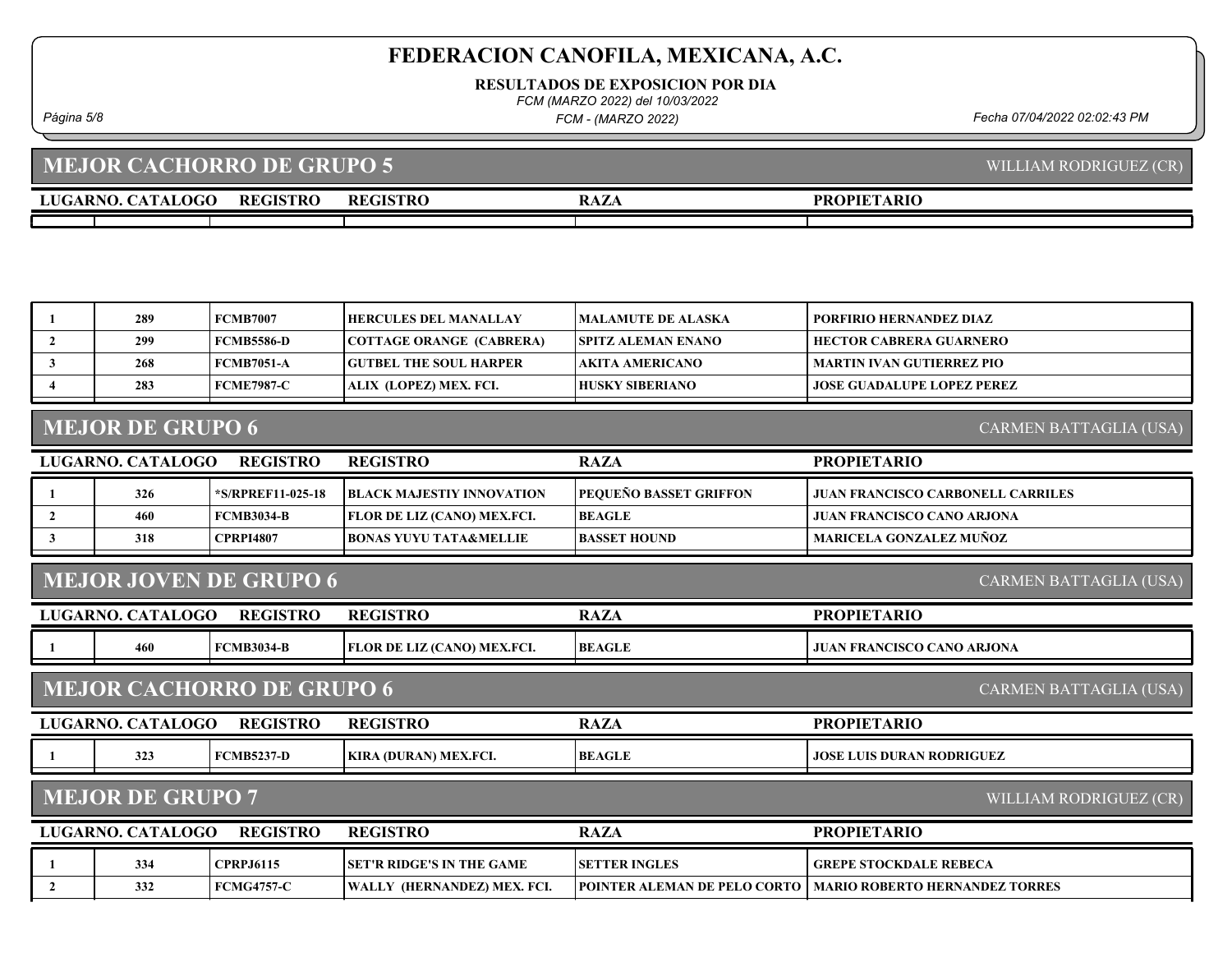RESULTADOS DE EXPOSICION POR DIA

FCM (MARZO 2022) del 10/03/2022

FCM - (MARZO 2022)

Página 6/8 Fecha 07/04/2022 02:02:43 PM

#### LUGARNO. CATALOGO REGISTRO REGISTRO RAZA MEJOR JOVEN DE GRUPO 7 PROPIETARIO WILLIAM RODRIGUEZ (CR) REGISTRO

|                         | 330                                                            | <b>FCMC7395-B</b>                | ALDA (HERNANDEZ) MEX.FCI.                             | POINTER ALEMAN DE PELO CORTO    | <b>EDMUNDO FELIPE BATRES OLIVARES</b>    |  |  |  |
|-------------------------|----------------------------------------------------------------|----------------------------------|-------------------------------------------------------|---------------------------------|------------------------------------------|--|--|--|
|                         | <b>MEJOR DE GRUPO 8</b><br>CARMEN BATTAGLIA (USA)              |                                  |                                                       |                                 |                                          |  |  |  |
|                         | LUGARNO. CATALOGO                                              | <b>REGISTRO</b>                  | <b>REGISTRO</b>                                       | <b>RAZA</b>                     | <b>PROPIETARIO</b>                       |  |  |  |
| -1                      | 361                                                            | <b>FCME4085-A</b>                | <b>SPICY RED CHILAQUIL (PETERSON) COBRADOR DORADO</b> |                                 | <b>NANCY PETERSON MARQUARD</b>           |  |  |  |
| $\overline{2}$          | 363                                                            | *KCP-RD-01799/21                 | <b>CRACO E'DUBRONIC</b>                               | <b>COCKER SPANIEL AMERICANO</b> | <b>MARCO PASETA GARRIDO LECCA</b>        |  |  |  |
| $\mathbf{3}$            | 371                                                            | <b>FCMH5745-A</b>                | <b>GLORIESS IN MY LIFE (MARTINEZ)</b>                 | <b>SPRINGER SPANIEL INGLES</b>  | <b>MARTINEZ FLORES MARTHA PATRICIA</b>   |  |  |  |
| $\overline{\mathbf{4}}$ | 343                                                            | <b>FCMC4213-C</b>                | KYRA (GONZALEZ) MEX. FCI.                             | <b>COBRADOR DE LABRADOR</b>     | <b>CESAR LEOPOLDO GONZALEZ RODRIGUEZ</b> |  |  |  |
|                         | <b>MEJOR JOVEN DE GRUPO 8</b><br><b>CARMEN BATTAGLIA (USA)</b> |                                  |                                                       |                                 |                                          |  |  |  |
|                         | LUGARNO. CATALOGO                                              | <b>REGISTRO</b>                  | <b>REGISTRO</b>                                       | <b>RAZA</b>                     | <b>PROPIETARIO</b>                       |  |  |  |
| -1                      | 363                                                            | *KCP-RD-01799/21                 | <b>CRACO E'DUBRONIC</b>                               | <b>COCKER SPANIEL AMERICANO</b> | <b>MARCO PASETA GARRIDO LECCA</b>        |  |  |  |
| $\overline{2}$          | 354                                                            | <b>FCMC8700</b>                  | <b>LORETTA WALKING GODDESS</b>                        | <b>COBRADOR DORADO</b>          | <b>JUAN FRANCISCO CARBONELL CARRILES</b> |  |  |  |
| $\mathbf{3}$            | 343                                                            | <b>FCMC4213-C</b>                | KYRA (GONZALEZ) MEX. FCI.                             | <b>COBRADOR DE LABRADOR</b>     | <b>CESAR LEOPOLDO GONZALEZ RODRIGUEZ</b> |  |  |  |
| 4                       | 370                                                            | <b>FCMD3353-A</b>                | <b>LET IT BE BY GLORIESS</b>                          | <b>SPRINGER SPANIEL INGLES</b>  | <b>MARTINEZ FLORES MARTHA PATRICIA</b>   |  |  |  |
|                         |                                                                | <b>MEJOR CACHORRO DE GRUPO 8</b> |                                                       |                                 | CARMEN BATTAGLIA (USA)                   |  |  |  |
|                         | LUGARNO. CATALOGO                                              | <b>REGISTRO</b>                  | <b>REGISTRO</b>                                       | <b>RAZA</b>                     | <b>PROPIETARIO</b>                       |  |  |  |
|                         | 348                                                            | *SS28678006                      | <b>EMERY'S THEY'RE GR-R-R-EAT</b>                     | <b>COBRADOR DORADO</b>          | <b>JUAN FRANCISCO CARBONELL CARRILES</b> |  |  |  |
|                         | <b>MEJOR DE GRUPO 9</b>                                        |                                  |                                                       |                                 | <b>WARNER CESPEDES (CR)</b>              |  |  |  |
|                         | LUGARNO. CATALOGO                                              | <b>REGISTRO</b>                  | <b>REGISTRO</b>                                       | <b>RAZA</b>                     | <b>PROPIETARIO</b>                       |  |  |  |
| -1                      | 433                                                            | <b>FCMC8402</b>                  | <b>GIRALDITA'S DELICIOSA</b>                          | <b>PUG</b>                      | <b>JOSE ALBERTO VELEZ CONTRERAS</b>      |  |  |  |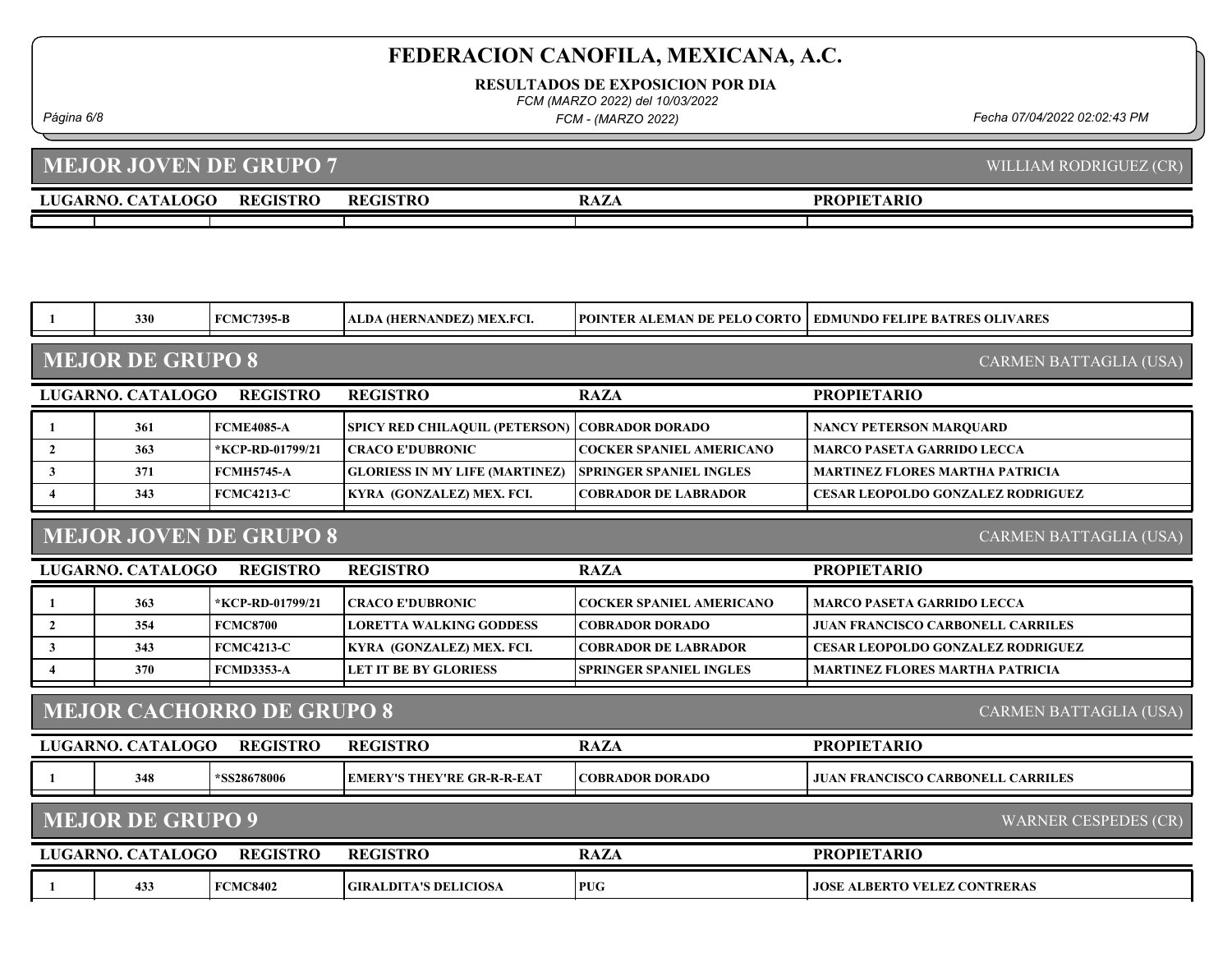RESULTADOS DE EXPOSICION POR DIA

FCM (MARZO 2022) del 10/03/2022

FCM - (MARZO 2022)

Página 7/8 Fecha 07/04/2022 02:02:43 PM

MEJOR DE GRUPO 9

WARNER CESPEDES (CR)

WARNER CESPEDES (CR)

| REGISTRO<br>LUGARNO. CATALOGO |     |                  | <b>REGISTRO</b>                      | <b>RAZA</b>         | <b>PROPIETARIO</b>                |
|-------------------------------|-----|------------------|--------------------------------------|---------------------|-----------------------------------|
|                               | 437 | FCMC4118-D       | <b>LULU LAND AT FERGUEL</b>          | <b>ISHIH TZU</b>    | FERNANDO MARTINEZ CORTES          |
|                               | 419 | <b>CPRPH7844</b> | <b>IKLERKSHOF DE STATESMAN</b>       | <b>PEKINES</b>      | JUAN CARLOS DE LUNA AMARILLAS     |
|                               | 372 | <b>FCMD2968</b>  | <b>IMON TOUT I VE GOT MY EYES ON</b> | <b>BICHON FRISE</b> | CARLA PATRICIA CARBAJAL RODRIGUEZ |

#### MEJOR JOVEN DE GRUPO 9

LUGARNO. CATALOGO REGISTRO RAZA PROPIETARIO REGISTRO 1 419 CPRPH7844 KLERKSHOF DE STATESMAN PEKINES JUAN CARLOS DE LUNA AMARILLAS 2 437 FCMC4118-D LULU LAND AT FERGUEL SHIH TZU FERNANDO MARTINEZ CORTES 3 423 CPRPI3872 EDIVETTE CRUELLA DE V1L POODLE GRANDE - JOSE DE JESUS LUNA LOPEZ 4 415 FCME7973-D CRIXUS (ALVAREZ) MEX.FCI. CRESTADO CHINO | ORLANDO ANTONIO DE JESUS ALVAREZ VILLA

#### MEJOR CACHORRO DE GRUPO 9

WARNER CESPEDES (CR)

| <b>REGISTRO</b><br>LUGARNO. CATALOGO |     |                   | <b>REGISTRO</b>                | <b>RAZA</b>            | <b>PROPIETARIO</b>           |
|--------------------------------------|-----|-------------------|--------------------------------|------------------------|------------------------------|
|                                      | 432 | FCMC8316-B        | <b>SAPOBLED MEX SNOWFLAKE</b>  | <b>PUG</b>             | <b>BENJAMIN FLORES REYES</b> |
|                                      | 438 | FCMB5738-D        | USSURI (CHERNOVA) MEX.FCI.     | <b>SHIH TZU</b>        | ANNA CHERNOVA                |
|                                      | 379 | FCMB7602-A        | ANTON (CONSTANTINO) MEX.FCI.   | <b>BULLDOG FRANCES</b> | YAZMIN CONSTANTINO MARIN     |
|                                      | 426 | <b>FCMB6621-F</b> | <b>LENNY SWEET MOON (VERA)</b> | <b>POODLE GRANDE -</b> | LUZ VICTORIA VERA CERNA      |

#### MEJOR DE GRUPO 10

CARMEN BATTAGLIA (USA)

| LUGARNO. CATALOGO | <b>REGISTRO</b> | <b>REGISTRO</b>                         | <b>RAZA</b>            | <b>PROPIETARIO</b>                    |
|-------------------|-----------------|-----------------------------------------|------------------------|---------------------------------------|
| 458               | FCME8019-A      | GIBSON (SANCHEZ) MEX. FCI.              | <b>LOBERO IRLANDES</b> | PABLO ARMANDO SANCHEZ LUGO            |
| 461               | <b>FCMH2366</b> | AGHA DJARI'S LAKHSMI_                   | <b>AFGANO</b>          | I ISRAEL ORLANDO CHAVEZNAVA MENDOZA Y |
| 464               | FCME9976-F      | ALULA BOREALIS (MARTINEZ)               | <b>BORZOI</b>          | RICARDO MARTINEZ RUIZ                 |
| 444               | FCMC5043-B      | ANNABELL (RODRIGUEZ) MEX.FCI.   WHIPPET |                        | LAURA EDNA RODRIGUEZ MARTINEZ         |

|  |  |  | <b>MEJOR JOVEN DE GRUPO 10</b> |
|--|--|--|--------------------------------|
|--|--|--|--------------------------------|

LUGARNO. CATALOGO REGISTRO RAZA REGISTRO

PROPIETARIO

CARMEN BATTAGLIA (USA)